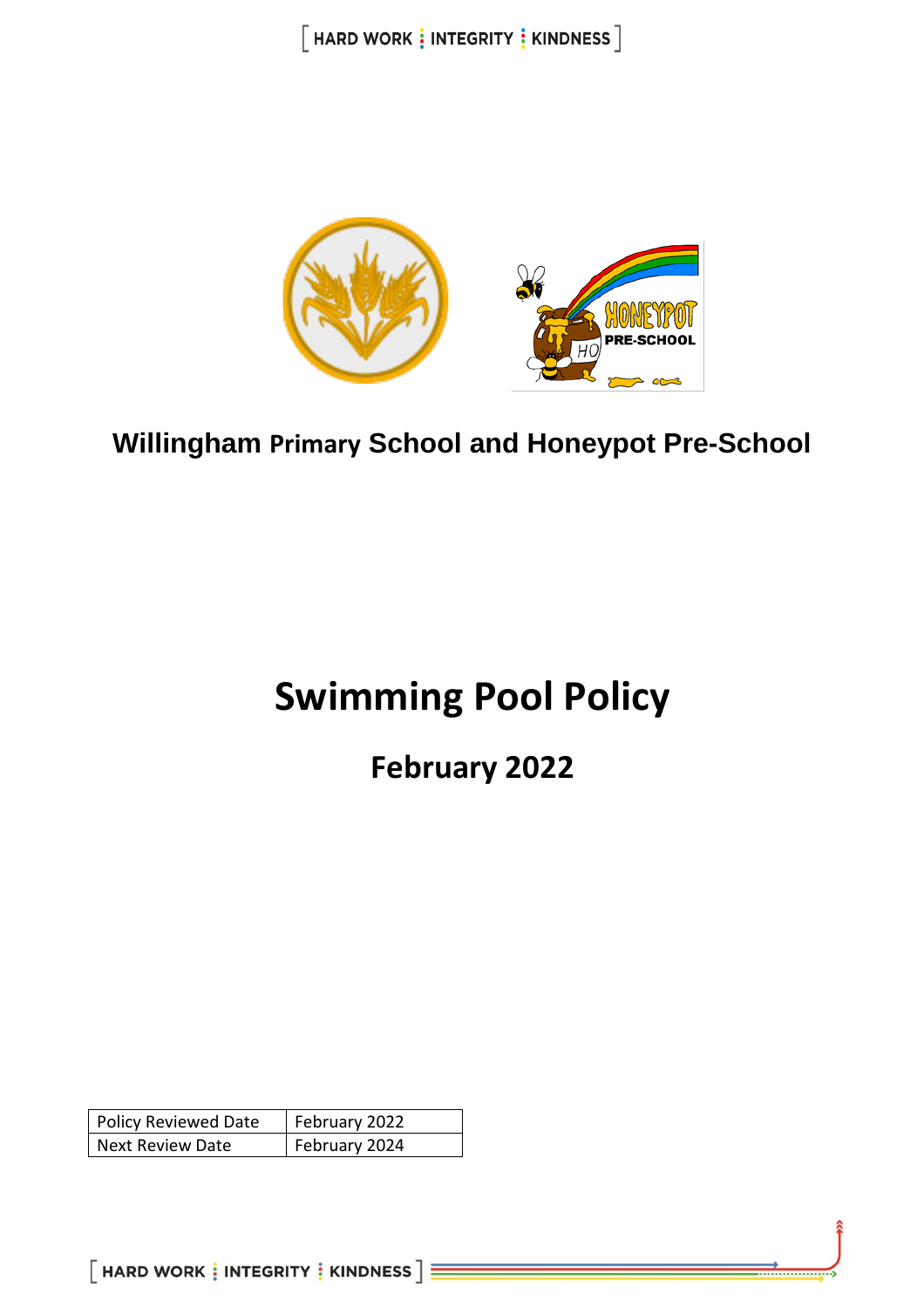# $[$  HARD WORK  $\frac{1}{3}$  INTEGRITY  $\frac{1}{3}$  KINDNESS  $]$

# **Normal operating procedure (NOP)**

## **As set out by**

#### **POOL WATER TREATMENT ADVISORY GROUP (PWTAG)**

#### **Section 1**

Chemical storage, use and maintenance, pool details and plan.

#### **Chemicals used**

| Disinfectant  | Sodium Dichloro-isocyanurate |
|---------------|------------------------------|
|               | Calcium Hypochlorite         |
| Ph correction | Sodium Bisulphate ph minus   |
|               | Sodium Carbonate ph plus     |
| Flocculant    | Aluminium Sulphate           |
| Algaecide     | Four seasons                 |

## **Target Chemical levels**

| Free Chlorine                 | $3mg/l - 5mg/l$           |
|-------------------------------|---------------------------|
| <b>Combined Chlorine</b>      | < 50% of free chlorine    |
| PH.                           | $7.2 - 7.8$               |
| Cyanuric acid                 | $25mg/l - 75mg/l$         |
| <b>Total Alkalinity</b>       | $100 - 150$ mg/l          |
| Calcium hardness              | 100 mg/l minimum          |
| <b>Total dissolved solids</b> | 1000mg/l above supply max |
| Temperature                   | $30^{\circ}$ c            |
|                               |                           |

# **Water testing regime**

| PH & Chlorine        | 3 times a day        |
|----------------------|----------------------|
| Temperature          | 3 times a day        |
| Cyanuric acid        | weekly               |
| Microbiological test | Monthly (contractor) |

# **Details of Pool**

| Pool length          | 11.76m  |
|----------------------|---------|
| Pool width           | 4.63m   |
| Pool depth           | 0.80m   |
| Water volume         | 43.55m3 |
| Maximum bathing load | 20      |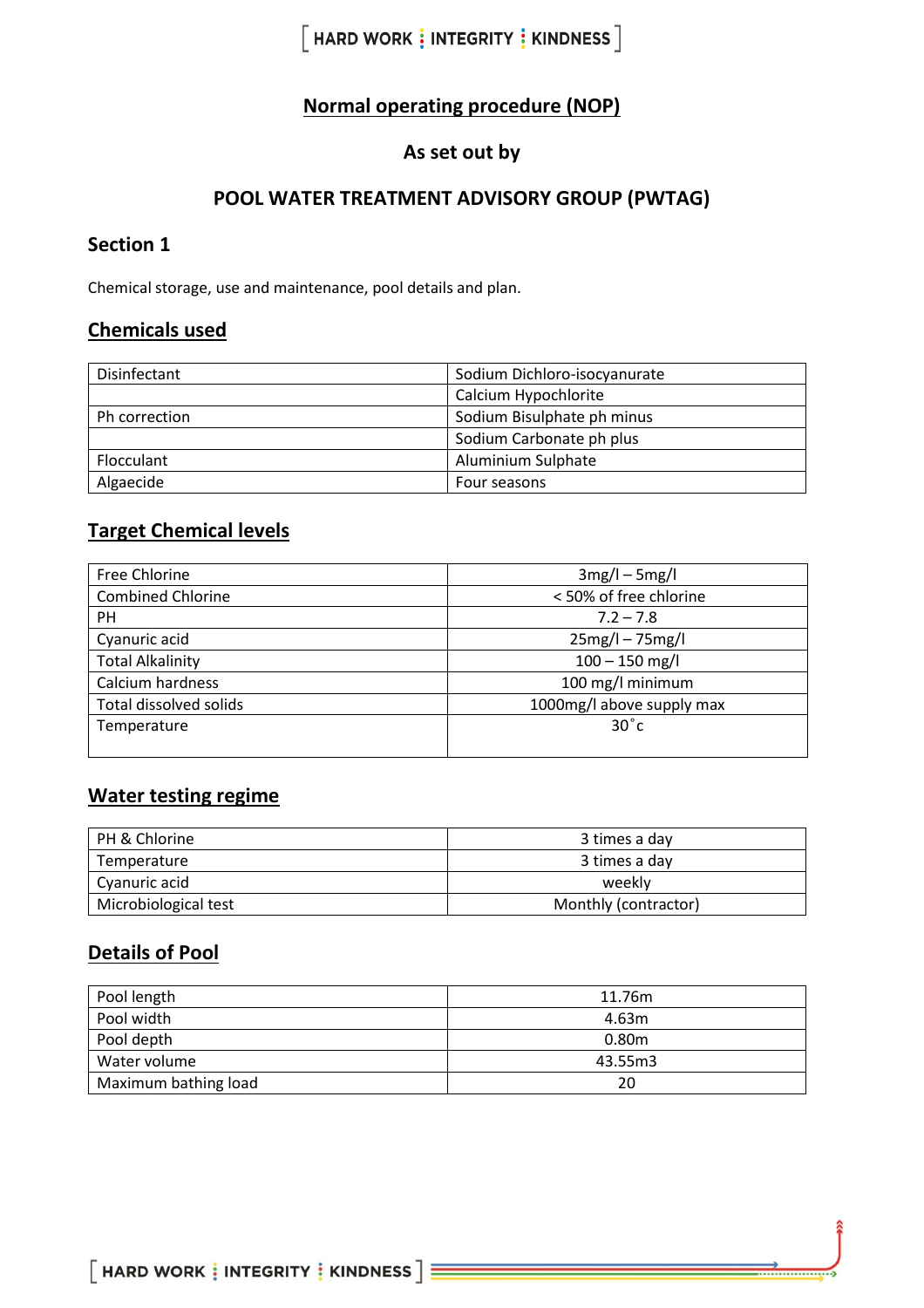#### **Maintaining Pool filtering system**

The process of back washing is to be carried out when the pressure in the system rises above the normal operating pressure of 1bar, or when required to do so following a closure from faecal matter being present.

Regular or constant back washing is not required as this loosens the filter media and filtration becomes less effective.

The filter media should be checked before the season commences and replaced if necessary, on average this is every 3 to 5 seasons.

#### **Safety in the swimming pool and pool area**

A 2-way radio, to provide a constant link to the office and SMT, and a first aid kit will be taken to the pool side whilst all Sessions are taking place.

All sessions will be supervised by at least 2 resuscitation trained adults.

The maximum bathing load will not be exceeded, this includes after school sessions provided by the School Association and After School club.

There will be no running around the pool.

Disorderly pupils will be removed from the pool immediately.

No eating is allowed in the pool area.

Because of the depth of the pool, no diving is allowed.

No swimming can take place if a thunder storm is in the local area or if the rain is heavy enough to distort the surface of the pool to such a degree that the bottom cannot be seen.

#### **Emergency procedures**

In the event of an emergency such as a fire alarm, emission of toxic gasses, serious injury to a bather or other such event, then the following procedure should be followed –

- The pool should be evacuated in a calm manner
- Call the emergency services if required and inform a member of SMT
- If the pool area needs to be evacuated, carry out a head count, walk the children to the assembly point and carry out a roll call.

In the event of blood, vomit or diarrhoea being introduced into the pool, evacuate the pool and inform the Site Manager immediately, who will carry out procedures as set out in PWTAG regulations.